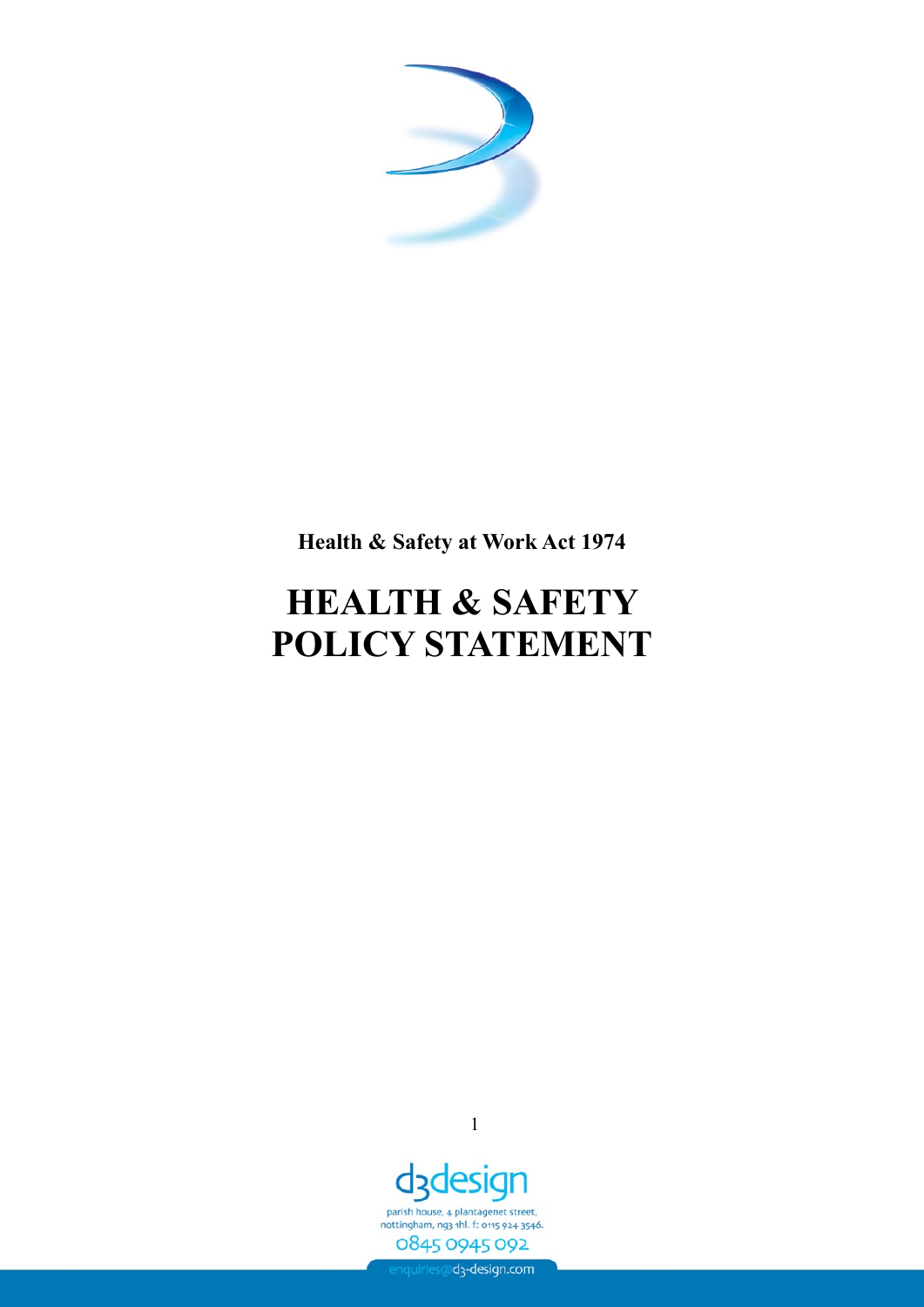# **CONTENTS**

**1. General Statement of Policy**

**2. Responsibilities**

**3. Obligations**

**4. First Aid**

**5. Fire Procedures**

**6. Safety Training**

**7. Visitors and Contractors**

**9. Working on Customer's Premises**

**10. Housekeeping and Premises**

**11. Risk Assessment**

**12. Personal Protection Equipment**

**13. Workshop**

**14. Electrical Equipment**

**15. Hazardous substances -COSHH**

**16. VDU Workstations**

**17. Manual Handling Operations**

**18. Environmental Policy**

**19. Advice**

**Appendix 1 Risk Assessment**

**Appendix 2 Hazardous subs tances -**

**COSHH**

**Appendix 3 Fire Drill**

**Appendix 4 Manual Handling Operations**

**Appendix 5 Certificate of Employers**

**Liability Insurance**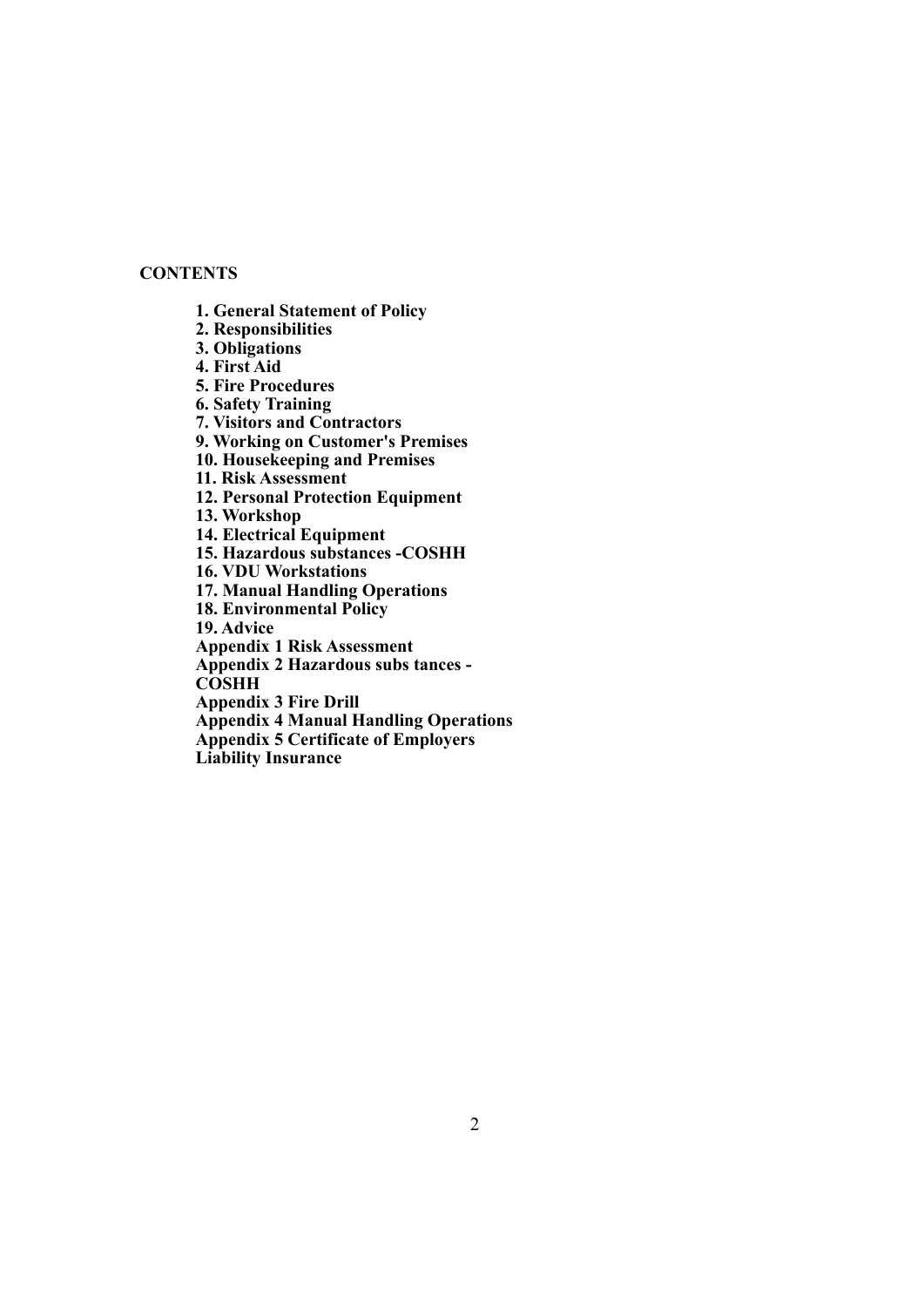# **1. General Statement of Policy**

Our policy is to provide and maintain safe and healthy working conditions, equipment and systems of work for all our employees, and to provide such information, training and supervision as they need for this purpose. We also accept our responsibility for the health and safety of other people who may be affected by our activities**.**

The allocation of duties for safety matters and the particular arrangements which we have made to implement the policy are set out below which apply to all employees, self employed persons and visitors working in the premises of d3 design.

The policy will be kept up to date, particularly as the business changes in nature and size. To ensure this, the policy and the way in which it has operated will be reviewed on a regular basis.

Signed.......................................................................

**Joanne D. Sayer Owner d3 design**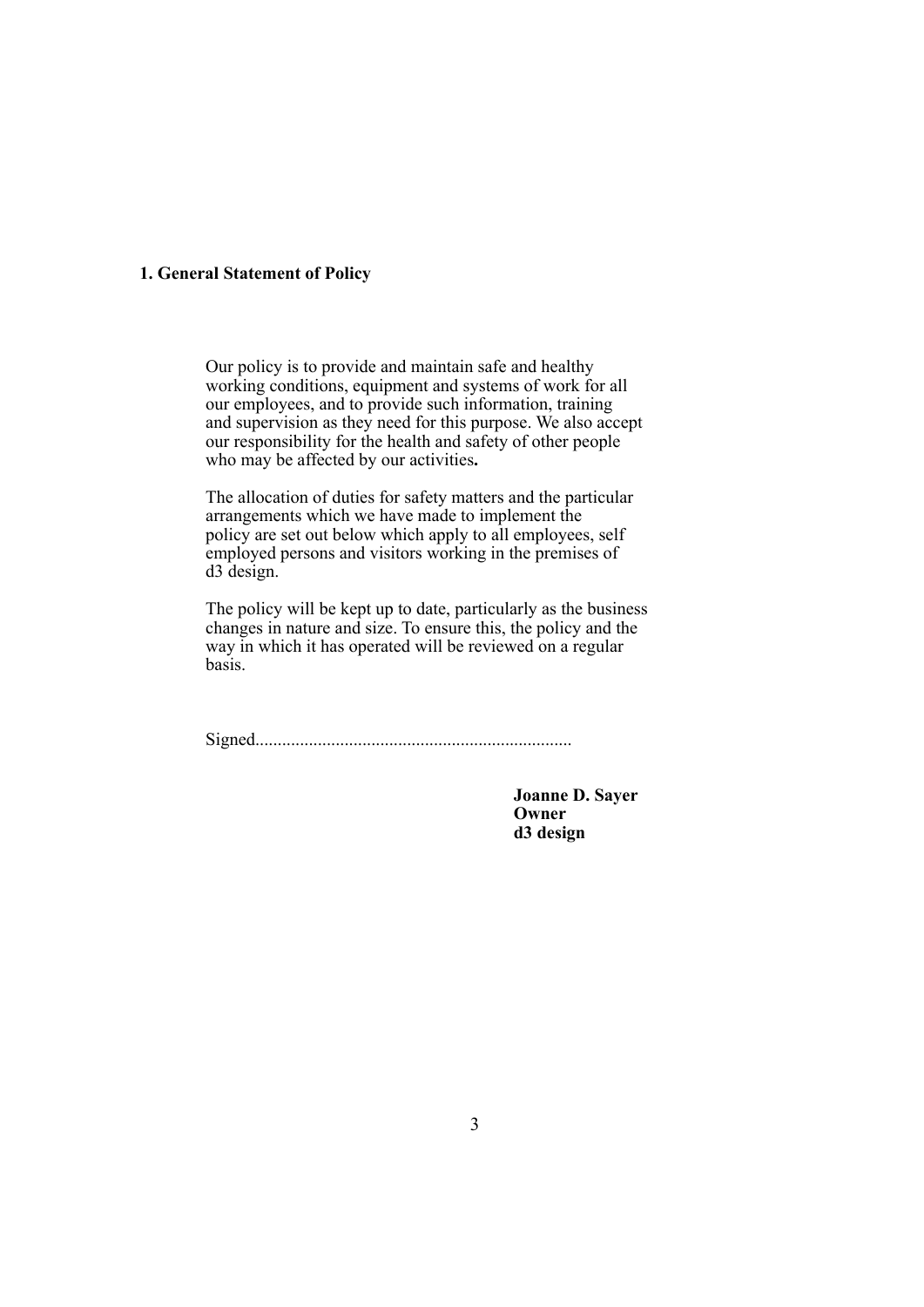# **2. Responsibilities**

(a) Overall and final responsibility for health and safety in the company is that of: Joanne D. Sayer Owner d3 design

(b) The following persons are responsible for ensuring that the requirements of health and safety regulations for which they are responsible are complied with on behalf of the company.

Adrian Dawson – Mac Workstations, Equipment and Cable Testing Jo Sayer - Administration All staff - Visitors Jo Sayer - First Aid Erik Martin - other

All managers are responsible for ensuring that the companies health and safety policy is brought to the attention of the employees in their respective departments and that appropriate training is undertaken as directed from time to time.

(c) All employees have the responsibility to cooperate to achieve a healthy and safe workplace and to take reasonable care of themselves and others.

(d) Safety rules and recommended work practices drawn up by th company or by the manufacturer of any equipment must be observed at all times.

(e) Safety equipment and any safety devices provided should be used at all times.

(f) Whenever an employee notices a health or safety problem or hazard which they are unable to put right, they must immediately advise the appropriate person named above.

(g) Further information on the Health  $&$  Safety regulations are available from Erik Martin.

(h) Employees working on or visiting a customer's site should abide by the customer's health & safety policy. If in doubt always ask for clarification from their safety officer.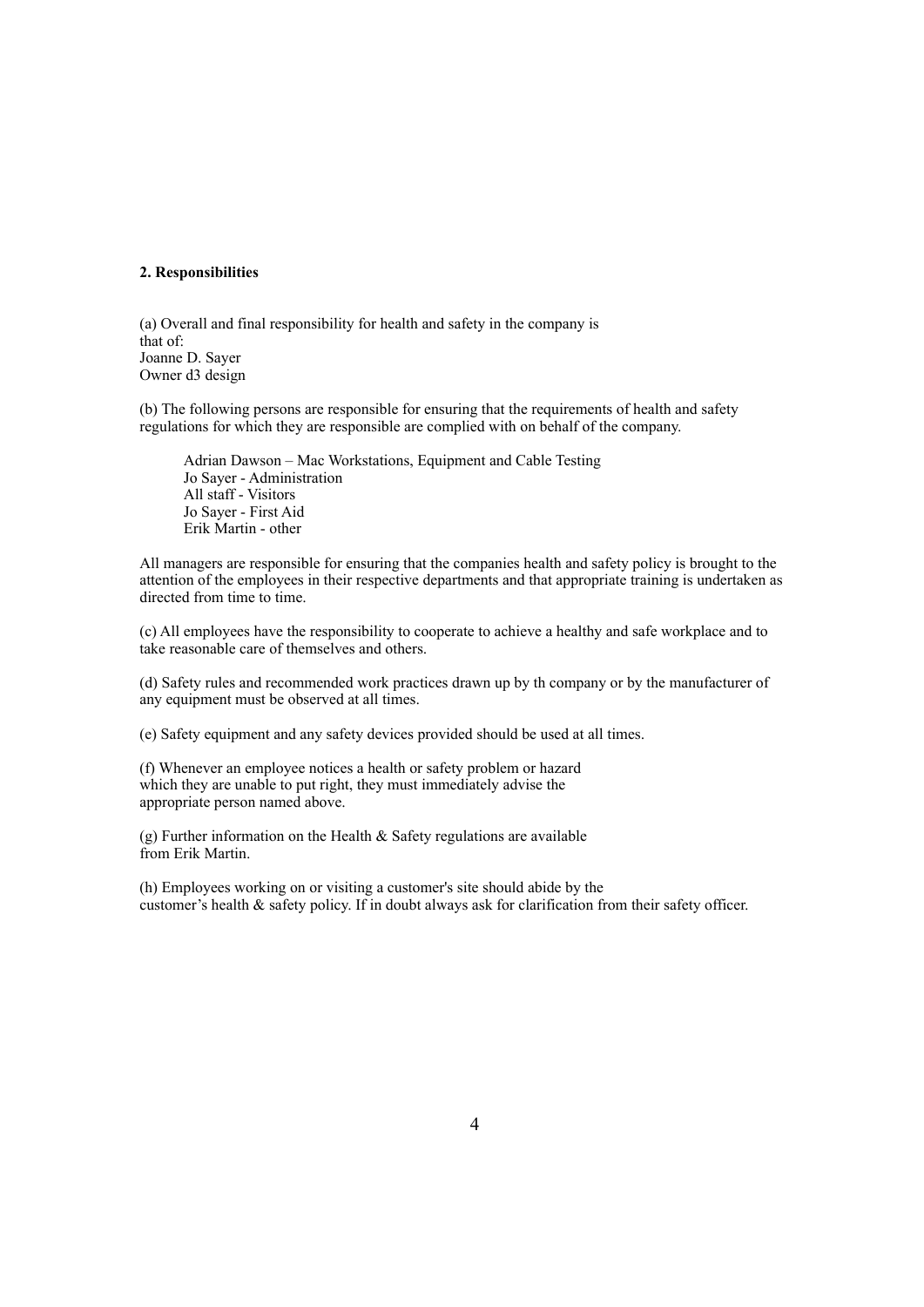# **3. Obligations**

The company has duties under the Health & Safety at Work Act 1974, to ensure the health, safety and welfare of its employees at work with particular reference to the provision of:

- safe plant and systems of work
- arrangements for the safe use, handling, storage and transport of articles and substances.
- safety training, a safe place of work with safe access/exit and a healthy working environment.

It also has similar obligations towards other persons who may be either on its premises or affected by its activities.

Employees also have responsibilities under the Act to take reasonable care of themselves and other persons affected by their actions, and to co-operate with their employer in the implementation of duties required by the Act.

The following rules and procedures are intended to ensure, so far as is reasonably practicable, that both the Company and its employees are fulfilling their respective obligations.

#### **4. First Aid**

It is the policy of the company to have a certified first aider on duty during normal working.

#### **Accident Book**

All accidents, however slight, to employees whilst they are at work and to all other persons on company premises must be reported immediately. Injuries should be recorded in the accident book.

The RIDDOR Regulations - (Reporting of Injuries, Diseases and Dangerous Occurrences Regulations) require that certain injuries, dangerous occurrences and prescribed diseases are notified to the Health & Safety Executive. Details of the incidents requiring reporting in this way are available from Erik Martin.

The person responsible for recording accident details and reporting incidents: **Jo Sayer The first aider is: Jo Sayer**

Local casualty department QMC Nottingham Tel: 924 9924 (all departments) Tel: Emergency 999 The accident record book is in the kitchen area by the first aid box.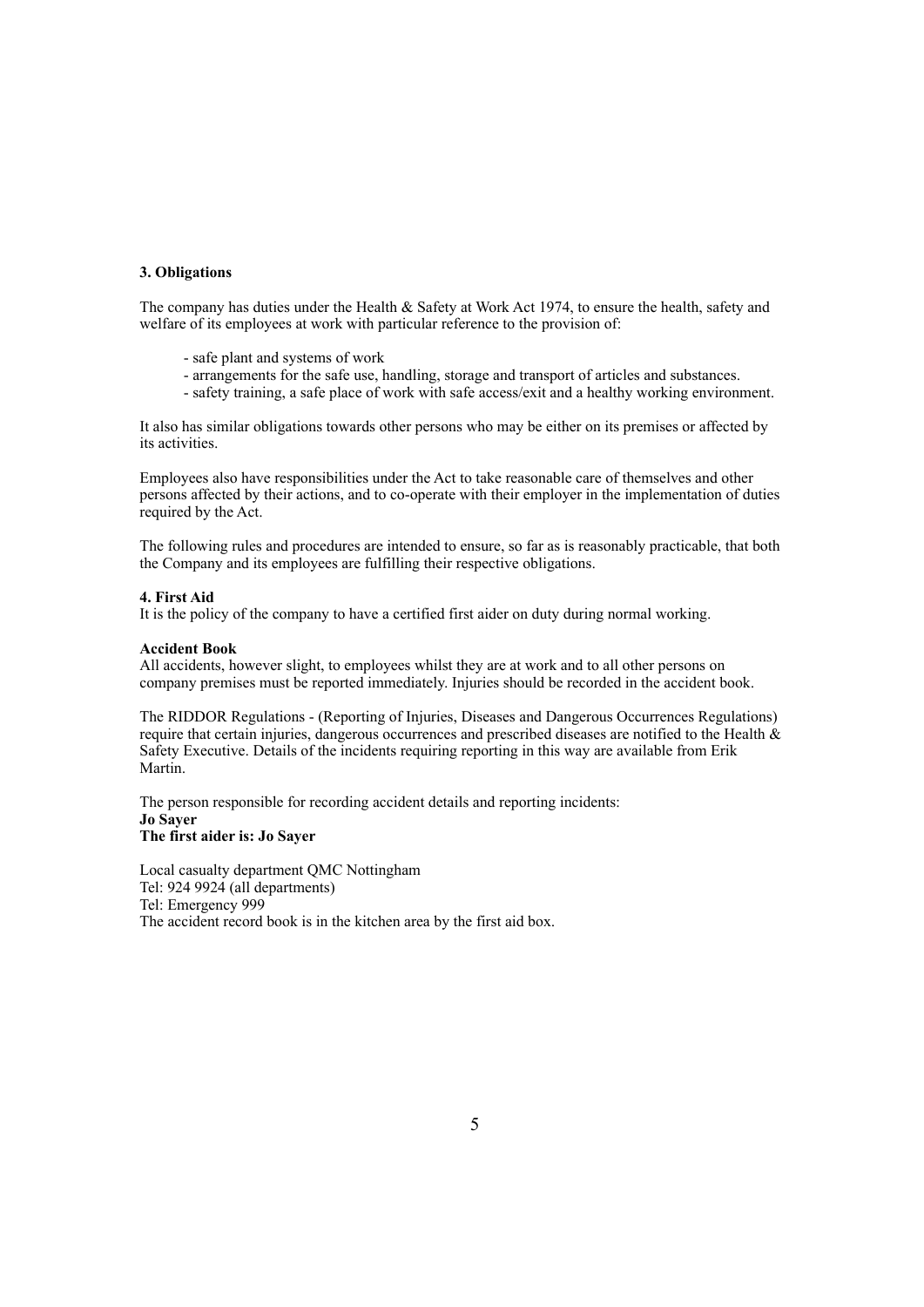## **5. Fire Procedures**

The procedure to be followed in the event of a fire is displayed on the company noticeboards and repeated in Appendix 3. From time to time there will be fire drills and these should be taken seriously by all

personnel.

Fire extinguishers of various types are provided, please note the positions and their intended use.

#### **Intended use**

| <b>Fire Extinguisher Chart</b> |                                   |                                        |                      |                     |                         |                        |                                                                      |
|--------------------------------|-----------------------------------|----------------------------------------|----------------------|---------------------|-------------------------|------------------------|----------------------------------------------------------------------|
| <b>Extinguisher</b>            |                                   | <b>Type of Fire</b>                    |                      |                     |                         |                        |                                                                      |
| Colour                         | Type                              | Solids<br>(wood, paper,<br>cloth, etc) | Flammable<br>Liquids | Flammable<br>Gasses | Electrical<br>Equipment | Cooking<br>Oils & Fats | Special<br>Notes                                                     |
|                                | <b>Water</b>                      | Yes                                    | X<br>No              | X<br><b>No</b>      | X<br><b>No</b>          | X<br><b>No</b>         | Dangerous if<br>used on<br>'liquid fires'<br>or live<br>electricity. |
|                                | Foam                              | Yes                                    | Yes                  | X<br><b>No</b>      | X<br><b>No</b>          | Yes                    | Not practical<br>for home<br>use.                                    |
|                                | Dry<br><b>Powder</b>              | Yes                                    | Yes                  | Yes                 | Yes                     | X<br><b>No</b>         | Safe use up<br>to 1000v.                                             |
|                                | Carbon<br><b>Dioxide</b><br>(CO2) | X<br><b>No</b>                         | Yes                  | X<br><b>No</b>      | Yes                     | Yes                    | Safe on high<br>and low<br>voltages.                                 |

# **Location of extinguishers**

In the area of:

.

Front Entrance

Inside doorway of Production Office

Inside doorway of Studio

Inside doorway of Creative Office

Employees are asked to ensure that fire extinguishers are not removed from the designated sites.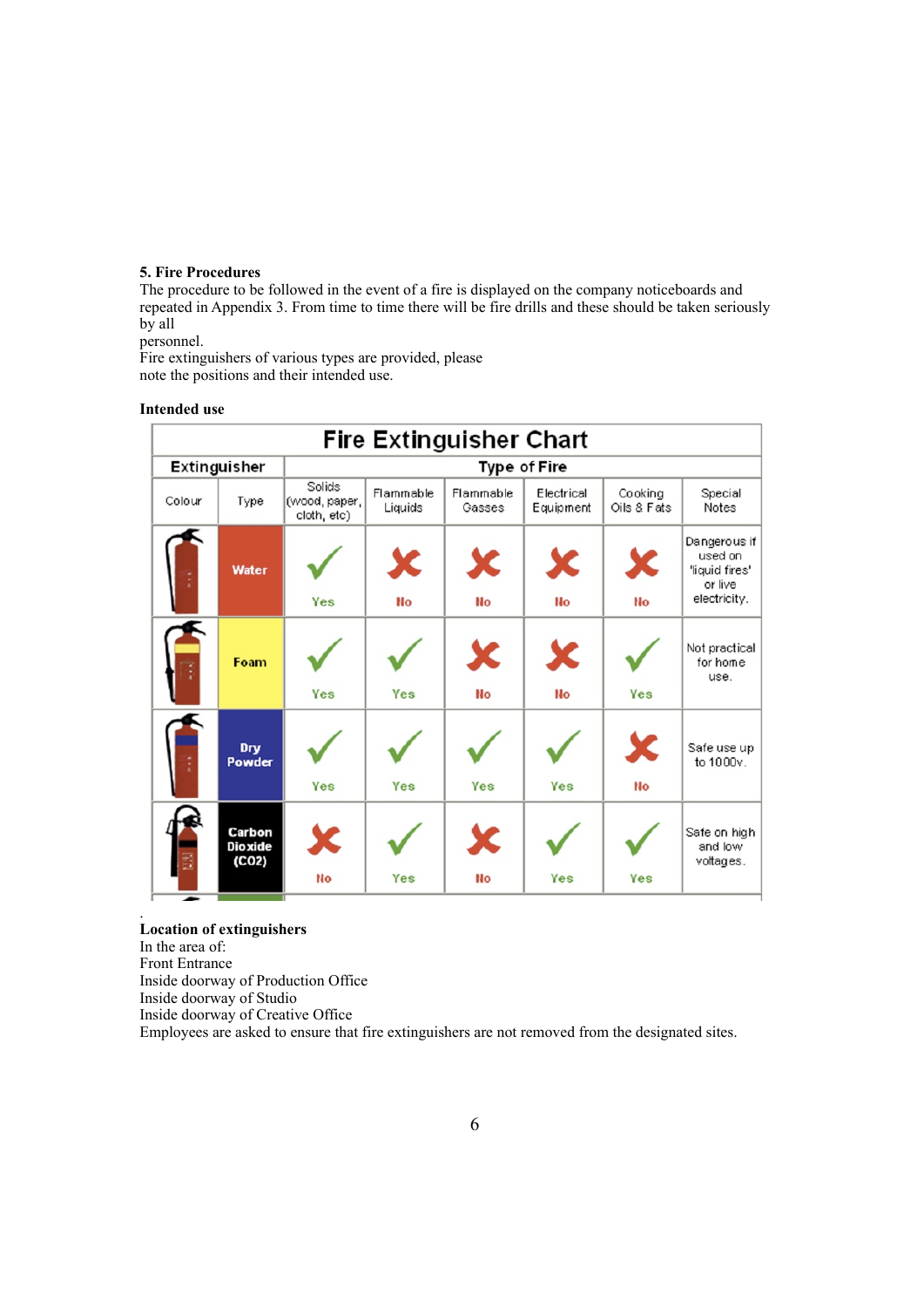#### **Fire Exits**

Fire exits should be kept clear of obstructions at all times.

#### . **6. Safety Training**

It is company policy to provide all the training necessary to ensure that employees are able to do their job safely. No employees should be allowed to use any equipment or materials which may be dangerous or hazardous unless they have been instructed in the use and dangers, and the precautions taken.

# **7. Visitors and Contractors**

All self-employed persons, visitors and contractors must abide by the company safety procedures. The person being visited should advise the visitor as appropriate on their arrival. They should sign-in on arrival, and advise on their departure. If a contractor is to carry out work on site then a discussion needs to establish how any risks from their work can be avoided.

# **8. Working on Customer's Premises**

All employees, or sub-contracted personnel, who work on a customers site must be competent and able to work unsupervised. Employees working at customer's premises should abide by their Health & Safety policy. In addition to the statutory responsibilities employees must comply with site safety rules and any associated codes of practice relevant to the work being undertaken in respect of the contract. If in any doubt always ask for clarification from their safety officer.

The company will appoint a company representative for each relevant contract who will be responsible for receiving safety documents and attending any meetings with the customer's representatives at which the

implications and extent of the health and safety requirements for the contract can be reviewed.

Employees must attend any required training sessions.

Employees must ensure that all equipment taken on site is in good condition, complies with the relevant statutory requirements and is used safely.

# **9. Housekeeping and Premises**

#### **Access**

Employees should assist in keeping all areas of the workplace in a safe and clean condition and ensure that there is safe access to all areas at all times.

#### **Cleanliness**

The offices will be cleaned regularly.

## **Waste disposal**

All waste bins will be emptied regularly. Wherever possible paper should be recycled.

# **Telephones**

Materials are provided to enable employees to sanitize and clean their 'phones.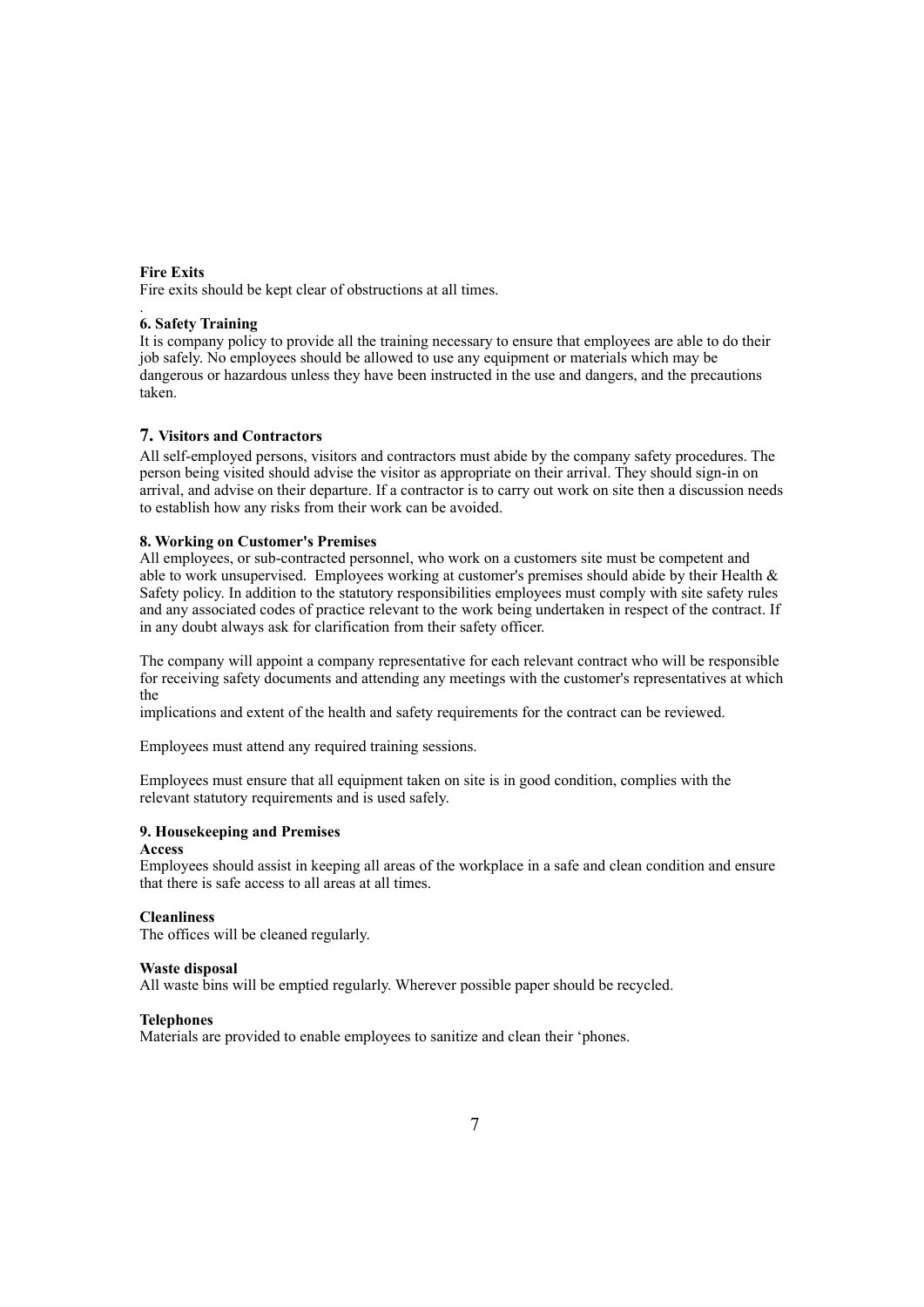#### **Safe stacking**

All items are to be stacked so that they do not stick out beyond the supporting shelf.

#### **Gangways/Exits**

All main gangways and Fire Exits are to kept clear of obstructions which may cause a hazard or prevent access. Precautions will however be necessary when in areas not designated as gangways.

#### **10. Risk Assessment**

Every employer has to make an assessment of the risks to the health and safety of his employees and anybody else who may be affected by the business. These have to be recorded. The assessment of risks is a close look at what in the workplace could cause harm and then deciding whether precautions already being taken are sufficient or if further action can be taken.

A listing of the assessment is provided in Appendix 1.

# **11. Electrical Equipment**

If an employee is working alone, mains powered equipment must **NOT** be used with the covers removed.

#### **Electric Shock**

Notices are displayed on what to do if someone gets an electric shock. Please read them.

#### **Plugs and Cables**

All power leads and multiple extensions are to be visually inspected, tested and marked once a year. Any frayed or damaged cables are to be replaced completely. Always use the correct plug and fuse rating.

#### **Portable Equipment**

A list of portable electrical tools and equipment is to be maintained. Each item is to be inspected, tested and marked once a year.

#### **Socket Outlets**

All of the socket outlets have RCB protection provided at the fuseboard . If for any reason a unit has to be powered with its covers removed, it **must** be connected to a supply outlet that is protected by a residual current circuit breaker as an additional precaution. Plug-in RCBs are provided for this purpose. *Do not take risks*. Sufficient socket outlets are provided for direct connection in most cases, if however a multi-way adaptor is required always use a short extension lead with a multi-socket block.

Individual switches for each ring main section are provided in the test area, together with a master isolator. The switch box is on the pillar in the test area. The master isolator for the whole building is contained in this switch box.

#### **12. Hazardous substances -COSHH**

The COSHH regulations(Control of Substances Hazardous to Health) came into effect on the 1st January 1990. They provide a framework to help protect people in the workplace against health risks from hazardous substances. Hazard sheets and manufacturers guidance notes provide useful information and are available for substances identified as a hazard. All substances should be handled carefully and stored in accordance with the manufacturers recommendations.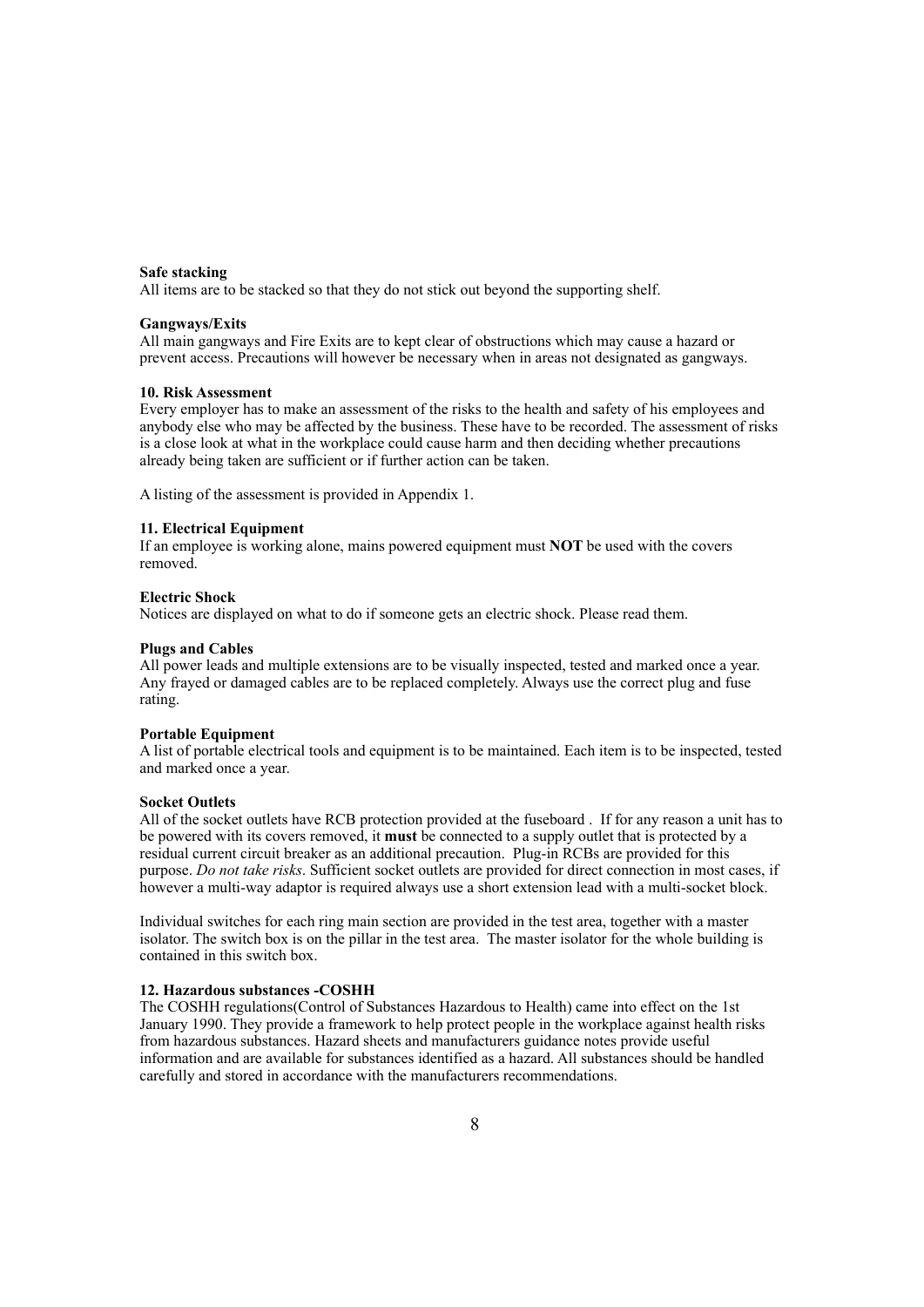# **13. VDU Workstations**

The Health and Safety (Display Screen Equipment ) Regulations came into effect on the 1st January 1993. These regulations apply to employees who habitually use display screen equipment as a large proportion of their everyday job with the objective of removing, or reducing the risks. Regulations require that all new workstation installations and display screen equipment must conform by the 1st January 1993, and all existing workstations must conform by the 31st December 1996. Users are

encouraged to study the training information available on the subject. Any user with eye problems should advise Jo Sayer as eyesight tests are available at the expense of the company. Users can help themselves by turning off the monitor when not in use and ensuring that the screen and the area around the workstation is kept clean and tidy. All workstations are to be checked once a year to access the risks arising from their use and to reduce those risks to the lowest level practicable. A register will be maintained of workstations and users.

# **14. Manual Handling Operations**

Employees are requested to make full and proper use of any handling aids and protective equipment provided. Exercise care and diligence at all times, giving consideration to others who may be affected by your activities. Employees should advise of any medical condition which might affect their ability to undertake manual handling operations. Please study the manual handling notes shown in Appendix 4.

#### **15. General Environmental Policy**

It is the policy of d3 design to conduct its operation in a manner that reflects a commitment towards the protection of the environment and compliance with all applicable environmental laws and regulations.

Although d3 is not a business which creates severe pollution problems, d3 is committed to:

- \* a paperless office environment where possible
- \* improvements in energy efficiency
- \* reduction in pollution
- \* the use of recyclable materials where possible

#### **Company Measures**

- \* re-use packing material and other items where possible
- \* recycle used paper
- \* limit use of toxic chemicals and where possible use non-CFC products
- \* ensure all company vehicles where possible run on unleaded fuel
- \* ensure heating systems are regularly serviced
- \* turn off electrical equipment when not in use.

\* all e-mails emanating from d3 to contain a message NOT to print the e-mail unless absolutely necessary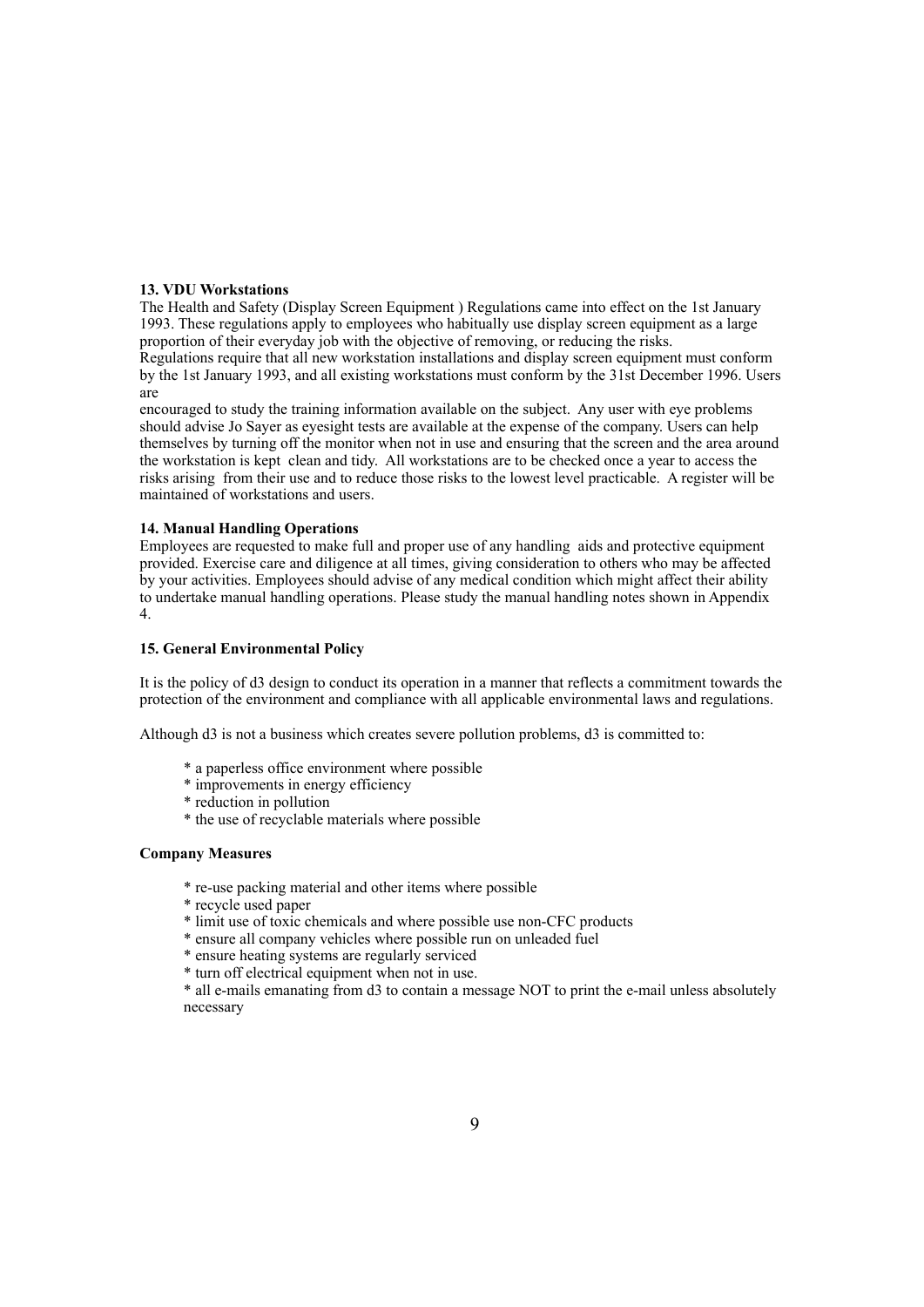# **16. Environmental Purchasing Policy**

It is the policy of d3 design to purchase all items locally whenever possible. When purchasing on behalf of clients, and where budget constraints permit, print should be sourced local to the client to reduce transportation. Printed matter should be on recyled paper, using vegetable dye based inks wherever possible.

### **17. Advice**

If further information on health and safety is required this is available from the enforcing authority. This could be either:-

Employer Medical Advice Service Belgrave House Greyfriars Northampton tel: (01604) 738300

Who enforce legislation in offices and allied sectors.

First Aid training is provided through: First Aid at Work Unit British Red Cross St John Centre 244 London Road Church Road Leicester Woodley Reading RG5 4QN

**Hazard Who might be harmed? Is the risk adequately controlled? What further action is necessary to control the risk?** Scalpel Production operators. Depends on training and good practice of operators. Place blade in cork when not in use. **Appendix 1—Risk assessment Material Use Hazard/Action Appendix 2—Hazardous substances in use. Refer to Hazard Sheets for detailed information**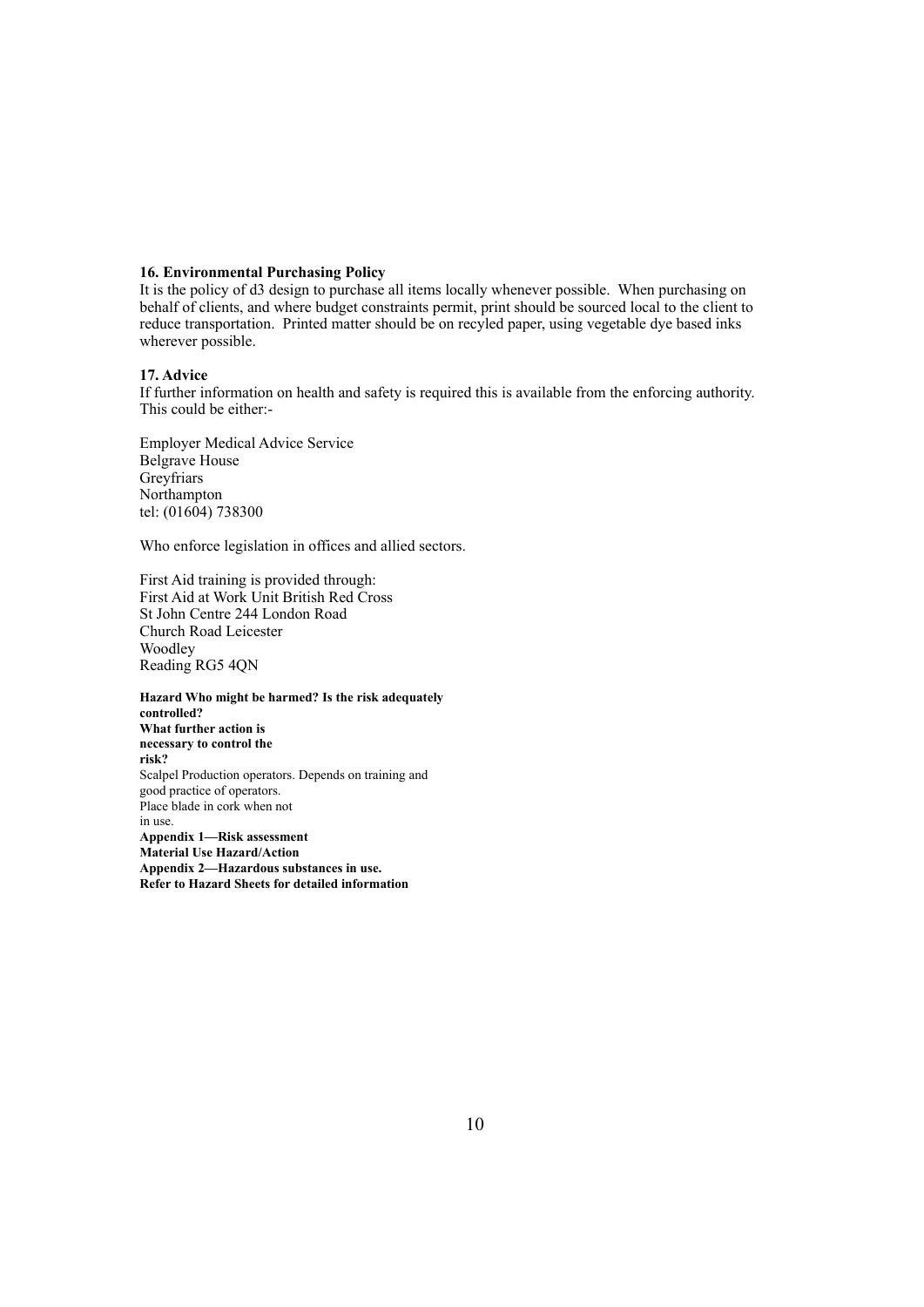# **Appendix 3 FIRE PROCEDURE**

In case of fire please ensure you observe the following:

1: Raise the alarm

- 2: Telephone the fire brigade on 999
- 3: Tackle the fire if safe to do so—do not take risks if in doubt get out!

4: If you hear the alarm immediately cease what you are doing .

5: Leave the building by the nearest available exit.

6: DO NOT stop to collect personal possessions/finish work as this time delay may be extremely dangerous.

7: Where possible close all doors and window behind you.

8: Assemble in the car park.

9: Check that everybody is accounted for.

10: Do not return to the building until you are authorised to do so.

11: DO NOT PANIC.